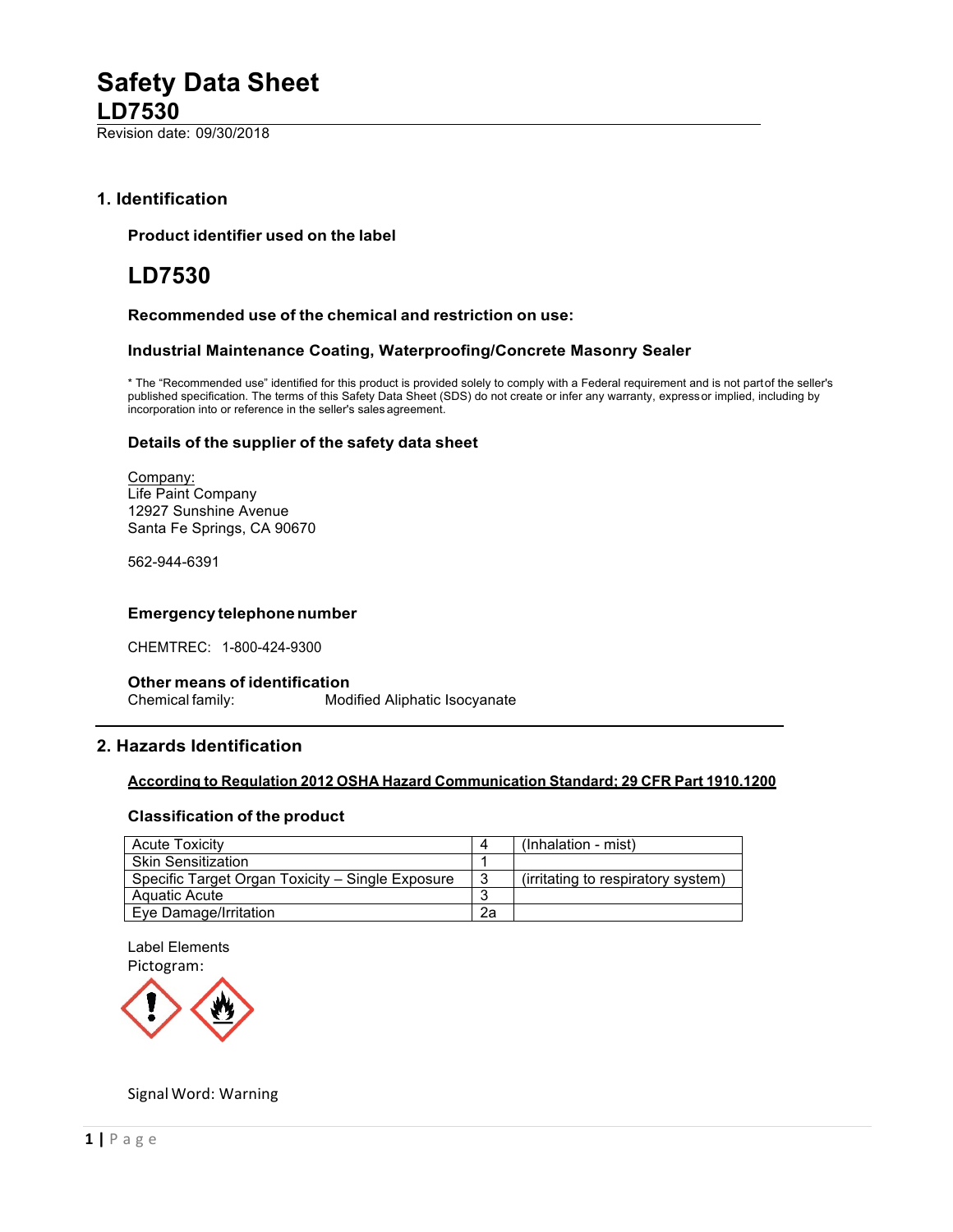Revision date: 09/30/2018

Hazard Statement: Flammable Harmful if inhaled. May cause an allergic skin reaction. May cause respiratory irritation. Harmful to aquatic life. Causes serious eye irritation May cause drowsiness or dizziness Precautionary Statements (Prevention): Wear eye/face protection. Wear protective gloves. Use only outdoors or in a well-ventilated area. Do not breathe dust/gas/mist/vapors. Avoid release to the environment. Contaminated work clothing should not be allowed out of theworkplace. Wash with plenty of water and soap thoroughly after handling Keep away from heat, hot surfaces, open flames, sparks – No smoking Keep container tightly closed Ground/bond container and receiving equipment Use explosion-proof electrical, lighting, ventilating equipment Use only non-sparking tools Take Precautionary measures against static discharge Precautionary Statements (Response): If eye or skin irritation or rash occurs: Call a POISON CENTER or doctor/physician. IF INHALED: Remove person to fresh air and keep comfortable for breathing. IF ON SKIN (or hair): Wash with plenty of soap and water. IF IN EYES: Rinse cautiously with water for several minutes. Remove contact lenses, if present and easy to do. Continue rinsing. Take off contaminated clothing and wash before reuse. In case of fire: Use dry chemical poser, alcohol-resistant foam, carbon dioxide (CO2) for extinction Precautionary Statements (Storage): Store in a well-ventilated place. Keep container tightly closed. Store locked up. Keep cool Precautionary Statements (Disposal): Dispose of contents/container to hazardous or special wastecollection point. **Hazards not otherwise classified** No specific dangers known According to Regulation 1994 OSHA Hazard Communication Standard; 29 CFR Part 1910.1200 Emergency overview WARNING: The product may be toxic to fish and aquatic organisms. Do not release any waste streams to surface water (to rain water ditch, for example). May cause sensitization by skin contact. HARMFUL IF INHALED.

CONTAINS ISOCYANATES. INHALATION OF ISOCYANATE MISTS OR VAPORS MAY CAUSE RESPIRATORY IRRITATION, BREATHLESSNESS, CHEST DISCOMFORT AND REDUCED PULMONARY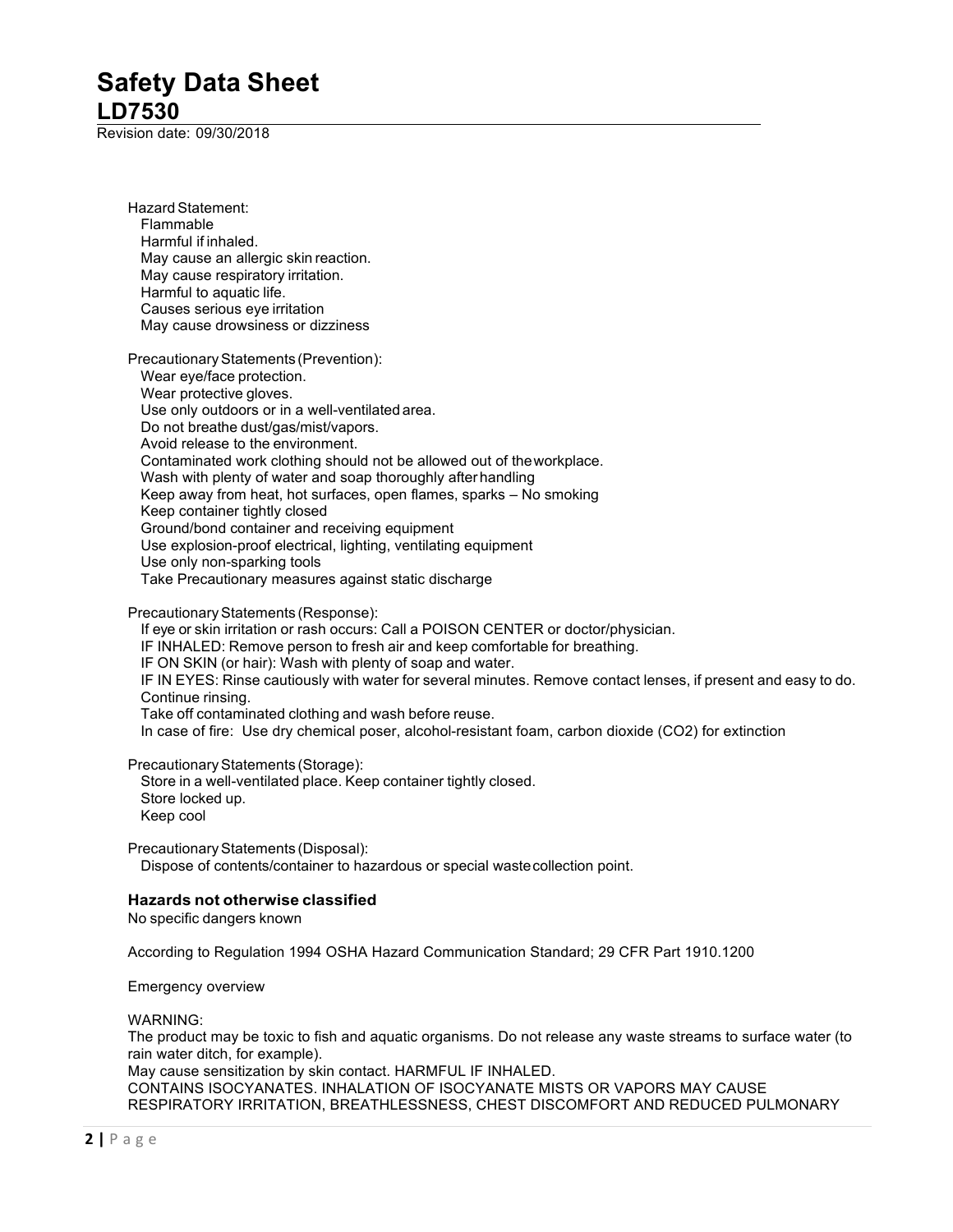Revision date: 09/30/2018

FUNCTION. OVEREXPOSURE WELL ABOVE THE PEL MAY RESULT IN BRONCHITIS, BRONCHIAL SPASMS AND PULMONARY EDEMA. LONG-TERM EXPOSURE TO ISOCYANATES HAS BEEN REPORTED TO CAUSE LUNG DAMAGE, INCLUDING REDUCED LUNG FUNCTION WHICH MAY BE PERMANENT. ACUTE OR CHRONIC OVEREXPOSURE TO ISOCYANATES MAY CAUSE SENSITIZATION IN SOME INDIVIDUALS, RESULTING IN

ALLERGIC RESPIRATORY REACTIONS INCLUDING WHEEZING, SHORTNESS OF BREATH AND DIFFICULTY BREATHING. ANIMAL TESTS INDICATE THAT SKIN CONTACT MAY PLAY A ROLE IN CAUSING RESPIRATORY SENSITIZATION. Use with local exhaust ventilation. Wear protective clothing. Wear full face shield if splashing hazard exists.

# **3. Composition / Information on Ingredients**

| Components                       | CAS Number  | Concentration |
|----------------------------------|-------------|---------------|
|                                  |             | (Weight)      |
| Poly(hexamethylene diisocyanate) | 28182-81-2  | $25-40%$      |
| Acetone                          | 67-64-1     | $10-30%$      |
| 4-CHLOROBENZOTRIFLUORIDE         | $98-56-6$   | $10-30%$      |
| 1,6-hexamethylene diisocyanate   | 822-06-0    | $0.5\%$       |
| Proprietary                      | Proprietary | $<$ 30 %      |

# **4. First-Aid Measures**

# **Description of first aid measures**

## **General advice:**

Immediately remove contaminated clothing.

## **If inhaled:**

Remove the affected individual into fresh air and keep the person calm. Assist in breathing if necessary. Immediate medical attention required.

# **If on skin:**

Wash affected areas thoroughly with soap and water. If irritation develops, seek medical attention.

## **If in eyes:**

In case of contact with the eyes, rinse immediately for at least 15 minutes with plenty of water. Seek medical attention.

# **If swallowed:**

Rinse mouth and then drink plenty of water. Do not induce vomiting. Never induce vomiting or give anything by mouth if the victim is unconscious or having convulsions. Immediate medical attention required.

# **Most important symptoms and effects, both acute and delayed:**

Symptoms: The most important known symptoms and effects are described in the labelling (see section 2) and/or in section 11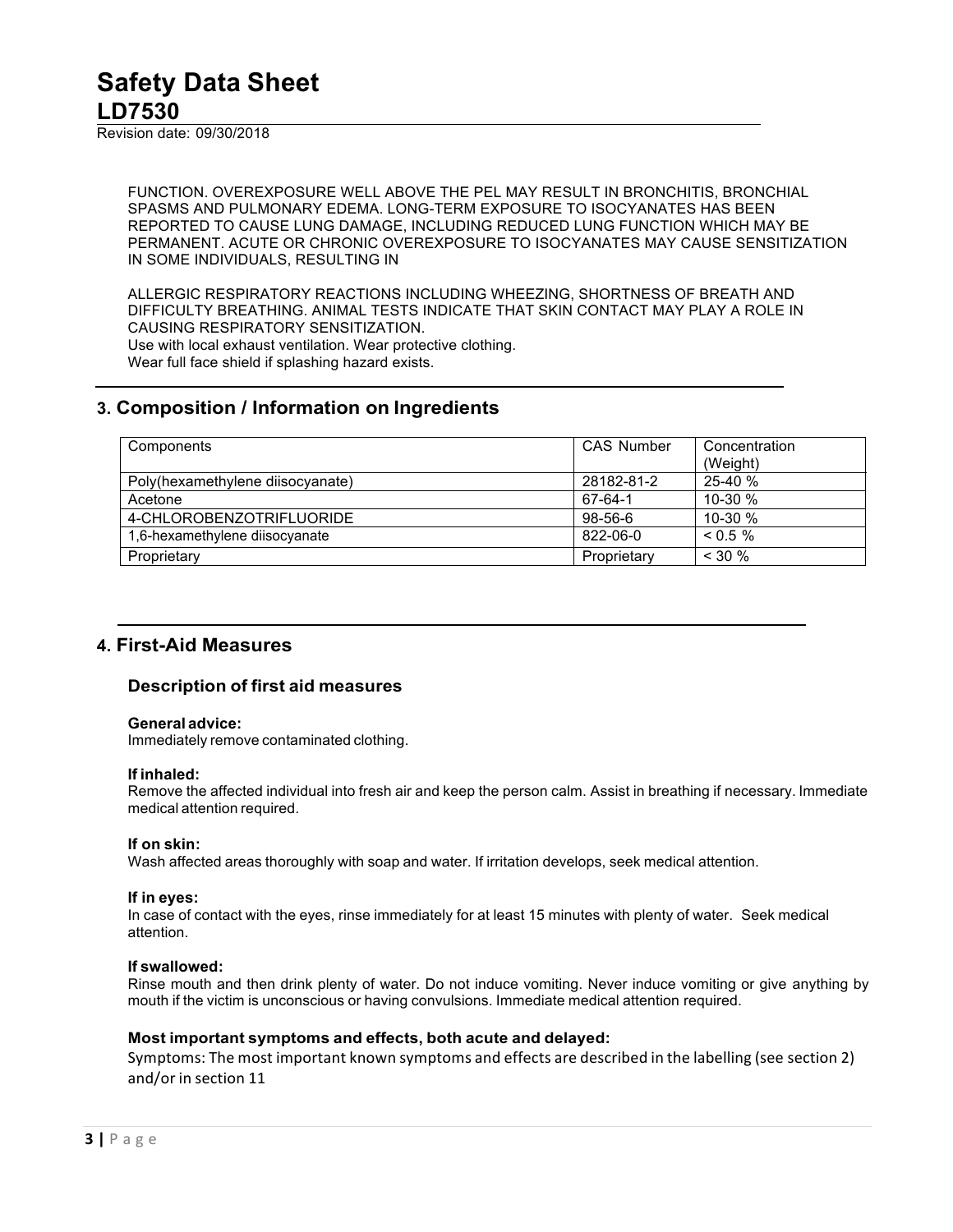Revision date: 09/30/2018

## Note to physician

Treatment: Treat according to symptoms (decontamination, vital functions), no known specific antidote, administer corticosteroid dose aerosol to prevent pulmonaryodema.

# **5. Fire-Fighting Measures**

## **Extinguishingmedia**

Suitable extinguishingmedia: Preferable: Alcohol resistant foam. Water spray, CO2 Unsuitable extinguishing media: Solid water jet ineffective as extinguishing medium

## **Special hazards arising from the substance or mixture**

Hazards duringfire-fighting: harmful vapors Evolution of fumes/fog. The substances/groups of substances mentioned can be released in case of fire.

## **Advice forfire-fighters**

Protective equipment for fire-fighting: Firefighters should be equipped with self-contained breathing apparatus and turn-out gear.

#### **Furtherinformation:**

The degree of risk is governed by the burning substance and the fire conditions. Contaminated extinguishing water must be disposed of in accordance with official regulations.

#### **Fire Hazard:**

Highly flammable. Gas/vapor flammable with air within explosion limits. INDIRECT FIRE HAZARD. May be ignited by sparks. Gas/vapor spreads at floor level: ignition hazard. Reactions involving a fire hazard: see "Reactivity Hazard"

## **Explosion Hazard:**

DIRECT EXPLOSION HAZARD. Gas/vapor explosive with air within explosion limits. INDIRECT EXPLOSION HAZARD. Heat may cause pressure rise in tanks/drums: explosion risk. May be ignited by sparks. Reactions with explosion hazards: see "Reactivity Hazard".

# **6. Accidental release measures**

## **Personal precautions, protective equipment and emergency procedures**

Use personal protective clothing.

## **Environmental precautions**

Contain contaminated water/firefighting water. Do not discharge into drains/surface waters/groundwater.

## **Methods and material for containment and cleaning up**

Spills should be contained, solidified, and placed in suitable containers for disposal.

# **7. Handling and Storage**

## **Precautions for safe handling**

Remove contaminated clothing immediately. Clean contaminated clothing. Handle uncleaned empty containers as full ones. Thoroughly clean/dry the installation before use. Do not discharge the waste into the drain. Do not use compressed air for pumping over. Use spark/explosion proof appliances and lighting system. Take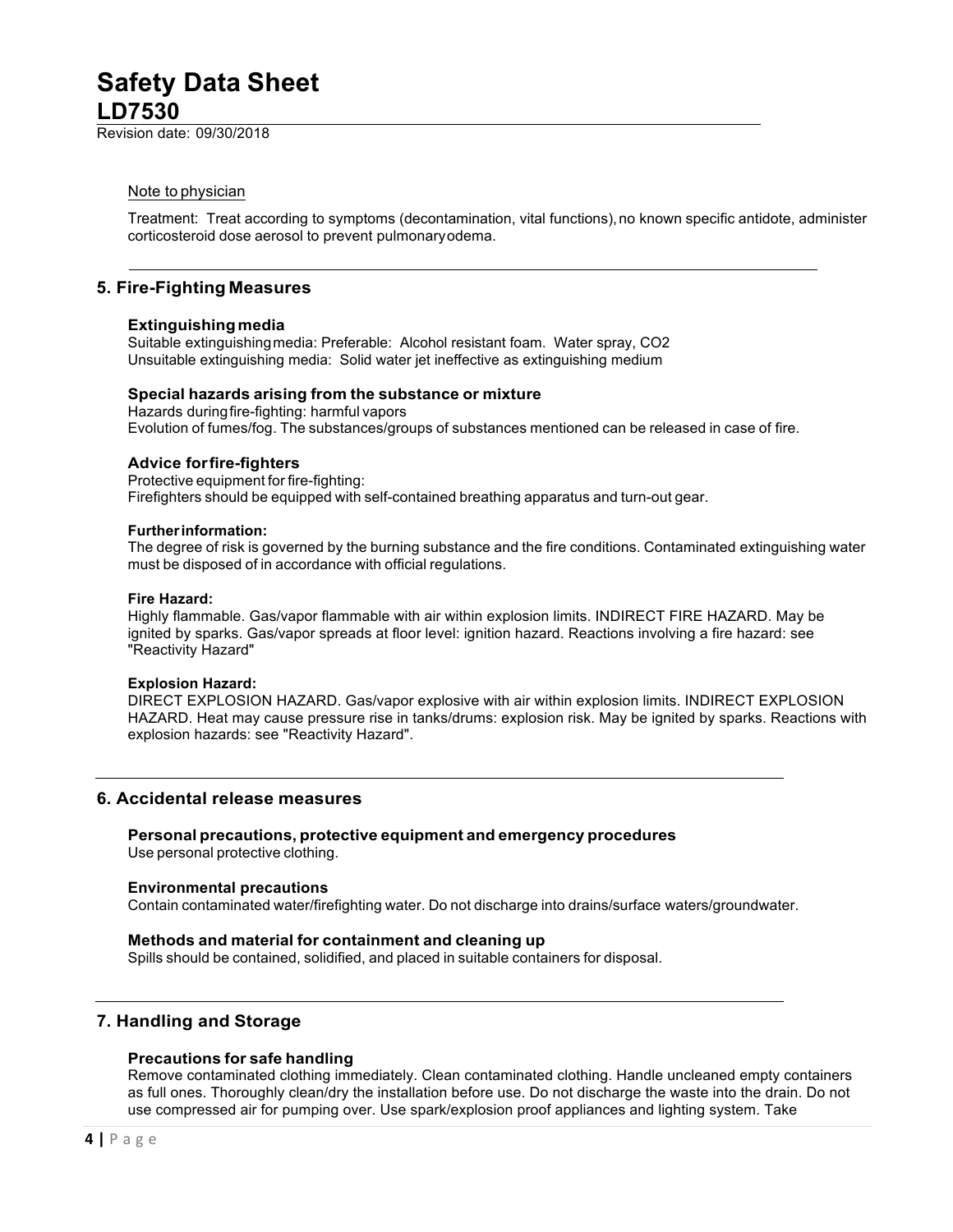Revision date: 09/30/2018

precautions against electrostatic charges. Keep away from naked flames/heat. Keep away from ignition sources/sparks. Avoid prolonged and repeated contact with skin. Keep container tightly closed. Measure the concentration in the air regularly. Work under local exhaust/ventilation.

## **Conditions for safe storage, including any incompatibilities**

Further information on storage conditions: Keep container tightly closed and dry; store in a cool place away from heat sources, direct sunlight.

Storage stability: If moisture enters isocyanate containers, CO2 forms and pressure builds up.

Storage Temperature: 15 – 20 C

#### Storage Area:

Store in a cool area. Keep out of direct sunlight. Store in a dry area. Store in a dark area. Ventilation at floor level. Fireproof storeroom. Provide for an automatic sprinkler system. Provide for a tub to collect spills. Provide the tank with earthing. Meet the legal requirements.

Special rules on packaging:

SPECIAL REQUIREMENTS: closing with pressure relief valve. clean. opaque. correctly labelled. meet the legal requirements. Secure fragile packagings in solid containers.

#### Packaging materials:

SUITABLE MATERIAL: steel. stainless steel. carbon steel. aluminum. iron. copper. nickel. bronze. glass. MATERIAL TO AVOID: synthetic material

# **8. Exposure Controls/Personal Protection**

#### **Engineering Measures**

Provide readily accessible eye wash stations and safety showers. Provide natural or explosion-proof ventilation adequate to ensure concentrations are kept below exposure limits

#### **Personal protectiveequipment**

#### **Respiratory protection:**

Wear respiratory protection if ventilation is inadequate. Wear a NIOSH-certified (or equivalent) organic vapor/particulate respirator. Do not exceed the maximum use concentration for the respirator face piece/cartridge combination. For emergency or non-routine, high exposure situations, use a NIOSH-certified full face piece pressure demand self- contained breathing apparatus (SCBA) or a full face piece pressure demand supplied-air respirator (SAR) with escape provisions.

## **Hand protection:**

Chemical resistant protective gloves

## **Eye protection:**

Tightly fitting safety goggles (chemical goggles). Wear face shield if splashing hazard exists

## **General safety and hygienemeasures:**

Handle in accordance with good industrial hygiene and safety practice. Wearing of closed work clothing is required additionally to the stated personal protection equipment. Avoid inhalation of mists. Contact with eyes and skin must be avoided.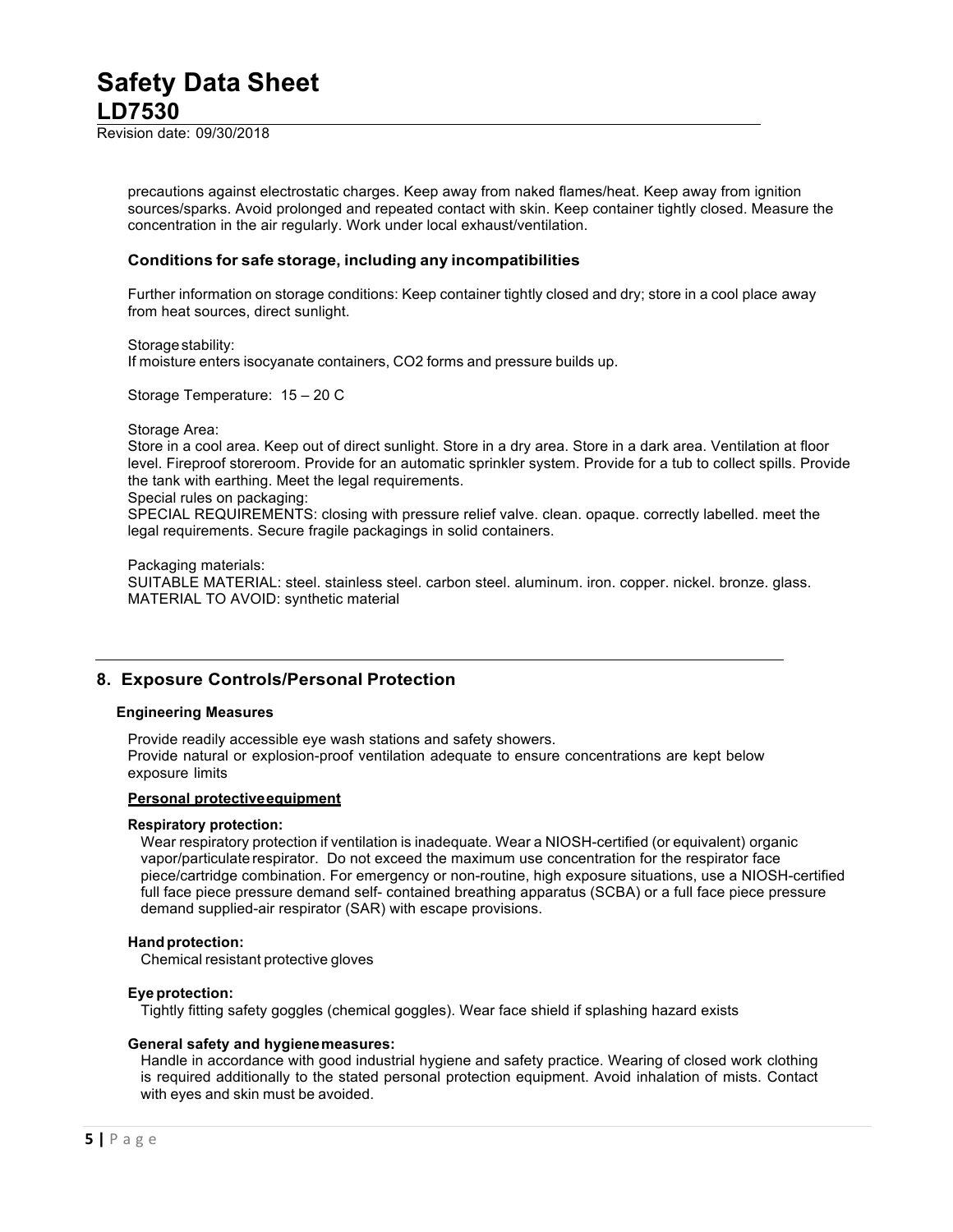Revision date: 09/30/2018

Occupational Exposure limit(s)

1, 6 – hexamethylene diisocyanate Time Weighted Average (TWA): ACGIH TLV  $\vert$  0.005 ppm

# **9. Physical and Chemical Properties**

| Form:                              | liquid                        |
|------------------------------------|-------------------------------|
| Odor:                              | Aromatic, fruity              |
| Color:                             | Clear to yellow               |
| pH value:                          | N/A                           |
| Melting point:                     | No data available             |
| Boiling point:                     | 56 °C                         |
| Flash point:                       | -18 °C                        |
| Flammability:                      | Highly flammable              |
| Lower explosion limit:             | Not applicable                |
| Upper explosion limit:             | Not applicable                |
| Vapor pressure:                    | < 0.03 hPa at 20  °C          |
| Density:                           | 1.15 g/cm3 at 20 $^{\circ}$ C |
| Viscosity, Dynamic                 | 500-1000 CPS                  |
| Solubility in Water                | <b>Hydrolyzes</b>             |
| Evaporation rate:                  | Not determined                |
| <b>Volatile Organic Compounds:</b> | $<$ 100 g/l (per AQMD)        |
|                                    |                               |

# **10. Stability and Reactivity**

Corrosion to metals: Corrosion effect on metals are not anticipated

Chemical Stability: Stable under normal conditions.

Conditions to avoid: Avoid moisture. Avoid sources of ignition.

Materials to avoid: Water, Alcohols, Amines

Hazardous decompositionproducts: No decomposition if used correctly

Possibility of hazardousReactions/Reactivity:

Reacts with alcohols. Reacts with amines. Reacts with substances which contain active hydrogen. Reacts with water, with formation of carbon dioxide. The formation of gaseous decomposition products builds up pressure in tightly closed containers.

# **11. Toxicological information**

# **Primary routes of exposure**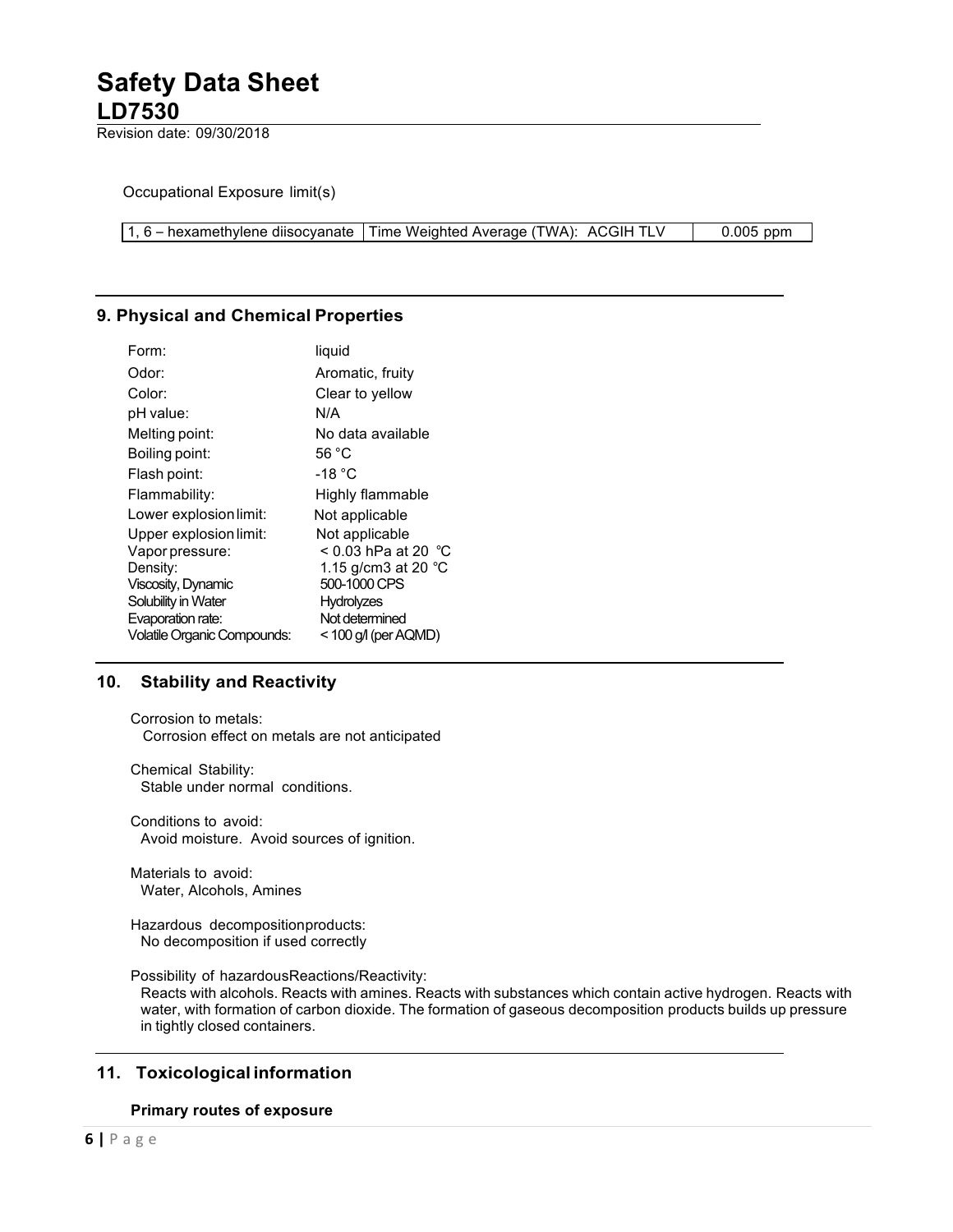Revision date: 09/30/2018

Routes of entry for solids and liquids are ingestion and inhalation, but may include eye or skin contact. Routes of entry for gases include inhalation and eye contact. Skin contact may be a route of entry for liquefied gases.

## **Acute Toxicity/Effects**

## Acute toxicity

Assessment of acute toxicity: Virtually nontoxic after a single ingestion. Virtually nontoxic after a single skin contact. Of moderate toxicity after short-term inhalation.

Oral Type of value: LD50

Species: rat Value: > 5,000 mg/kg

Inhalation Type of value: LC50 Species: rat Value: (OECD Guideline 403) Exposure time: 4 h The test result applies only to the substance transferred into respirable aerosol (particles  $<$  20  $\mu$ m).

Dermal Type of value: LD50 Species: rat No data available.

Irritation / corrosion Assessment of irritating effects: Not irritating to eyes and skin. Irritating to respiratory system.

**Skin** Species: rabbit Result: non-irritant Method: OECD Guideline 404

Eye Species: rabbit Result: non-irritant

Sensitization Assessment of sensitization: Caused skin sensitization in animal studies.

Guinea pig maximization test Species: guinea pig Result: sensitizing Sensitizing effect in animal tests

Aspiration Hazard No aspiration hazard expected.

# **Chronic Toxicity/Effects**

Repeated dose toxicity Assessment of repeated dose toxicity: Based on available Data, the classification criteria are not met.

# **Symptoms of Exposure**

The most important known symptoms and effects are described in the labelling (see section 2) and/or in section 11.

# **12. Ecological Information**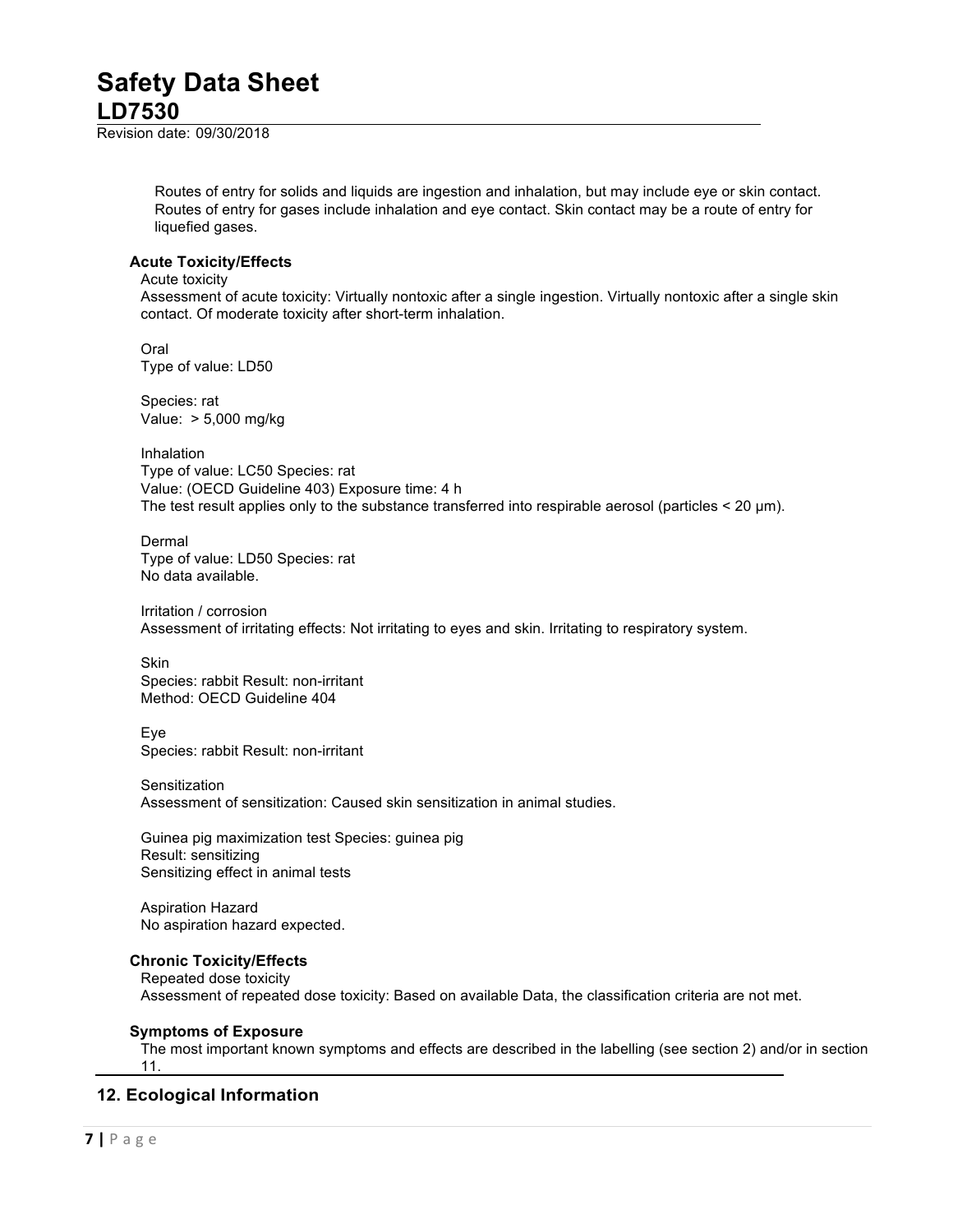Revision date: 09/30/2018

## **Toxicity**

Aquatic toxicity Assessment of aquatic toxicity:

There is a high probability that the product is not acutely harmful to aquatic organisms. The inhibition of the degradation activity of activated sludge is not anticipated when introduced to biological treatment plants in appropriate low concentrations.

#### Toxicity to fish

LC0 (96 h) >= 100 mg/l, Brachydanio rerio (OECD 203; ISO 7346; 92/69/EEC, C.1, static) The product may hydrolyse. The test result may be partially due to degradation products. The product has low solubility in the test medium. An eluate has been tested. Limit concentration test only (LIMIT test). The details of the toxic effect relate to the nominal concentration.

#### Aquatic invertebrates

EC0 (48 h) >= 100 mg/l, Daphnia magna (Directive 92/69/EEC, C.2, static)

The product may hydrolyse. The test result may be partially due to degradation products. The product has low solubility in the test medium. An eluate has been tested. Limit concentration test only (LIMIT test). The details of the toxic effect relate to the nominal concentration.

#### Aquatic plants

EL50 (72 h) > 100 mg/l (growth rate), Desmodesmus subspicatus (OECD Guideline 201, static) The product may hydrolyse. The test result may be partially due to degradation products. The product has low solubility in the test medium. An eluate has been tested. The details of the toxic effect relate to the nominal concentration.

Chronic toxicity to fish Study does not need to be conducted.

Chronic toxicity to aquatic invertebrates Study does not need to be conducted.

Assessment of terrestrial toxicity Study does not need to be conducted.

## **Microorganisms/Effect on activated sludge**

Toxicity to microorganisms OECD Guideline 209 static Activated sludge, domestic/EC20 (3 h): 134.5 mg/l The product may hydrolyse. The test result may be partially due to degradation products. The details of the toxic effect relate to the nominal concentration.

## **Persistence and degradability**

Assessment biodegradation and elimination (H2O) Not readily biodegradable (by OECD criteria). The product is unstable in water. The elimination data also refer to products of hydrolysis.

Elimination information

1 % BOD of the ThOD (28 d) (OECD 301D; EEC 92/69, C.4-E) (aerobic, activated sludge, domestic, nonadapted)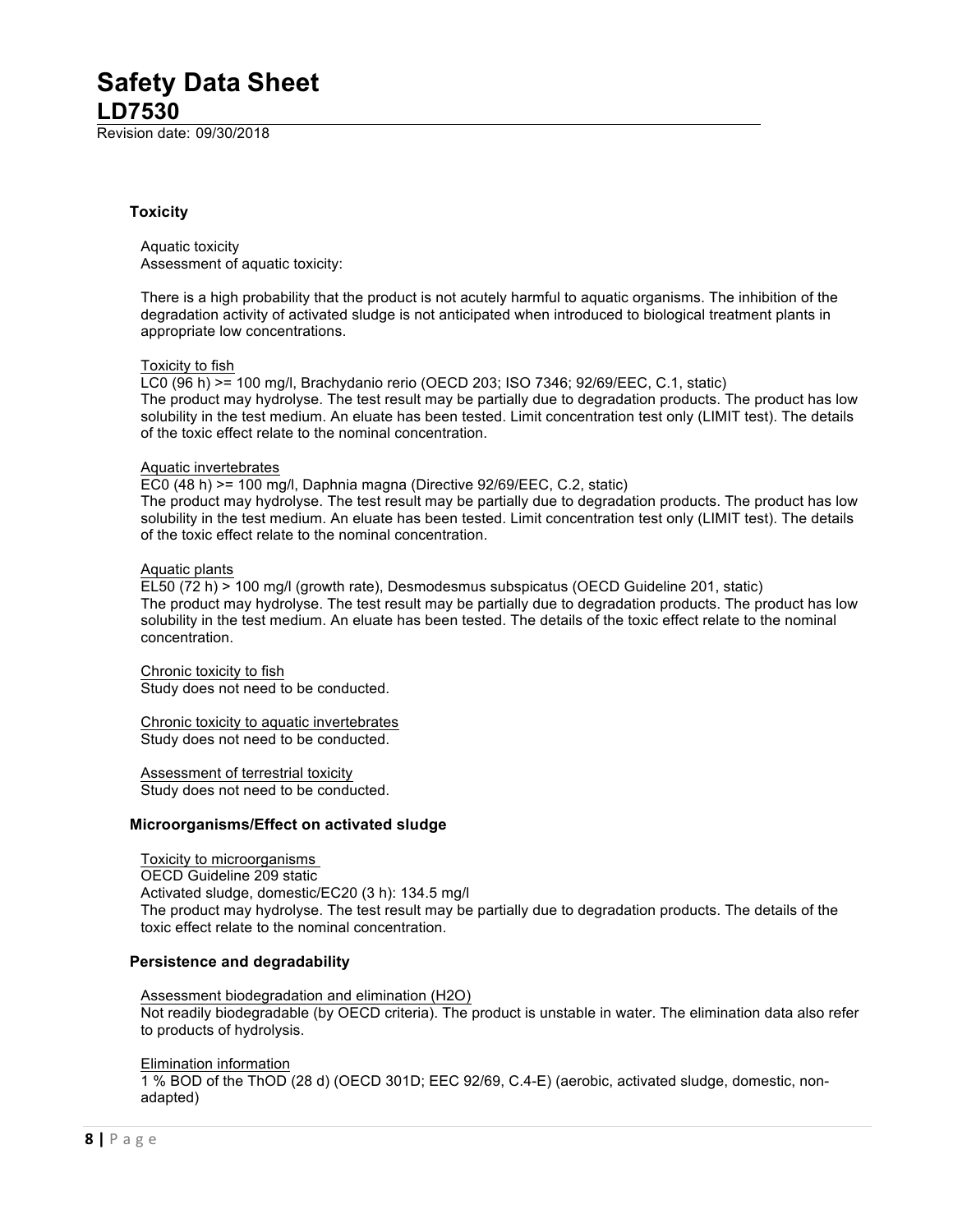Revision date: 09/30/2018

Assessment of stability in water In contact with water the substance will hydrolyze rapidly.

Information on Stability in Water (Hydrolysis) Study does not need to be conducted.

### **Bioaccumulative Potential**

Assessment bioaccumulation potential Does not significantly accumulate in organisms.

Bioaccumulation potential Study scientifically not justified.

## **Mobility in soil**

Assessment transport between environmental compartments The substance will not evaporate into the atmosphere from the water surface. Adsorption to solid soil phase is not expected.

#### **Additional information**

Additional Remarks Environment Fate & Pathway: Treatment in biological waste water treatment plants has to be performed according to local and administrative regulations.

Other Ecotoxicological advice:

Do not release untreated into natural waters. The local regulations on waste-water treatment must be followed.

# **13. Disposal Considerations**

Dispose of in a licensed facility. Do not discharge into waterways or sewer systems without proper authorization.

#### **Containerdisposal:**

Dispose of in a licensed facility. Recommend crushing, puncturing or other means to prevent unauthorized use of used containers.

# **14. Transport Information**

| <b>Land transport</b><br><b>USDOT</b> |                                                                            |
|---------------------------------------|----------------------------------------------------------------------------|
| Proper Shipping Name:                 | PAINT RELATED MATERIAL (including paint thinning and reducing<br>compound) |
| Hazard Class or Division:             | 3                                                                          |
| UN/NA Number:                         | 1263                                                                       |
| Packaging Group:                      | Ш                                                                          |
| Hazard Label(s):                      | Warning, Flammable Liquid                                                  |
| Hazard Placards(s):                   | <b>Flammable</b>                                                           |
| Sea transport<br>IMDG                 |                                                                            |
| Proper Shipping Name:                 | PAINT RELATED MATERIAL (including paint thinning and reducing<br>compound) |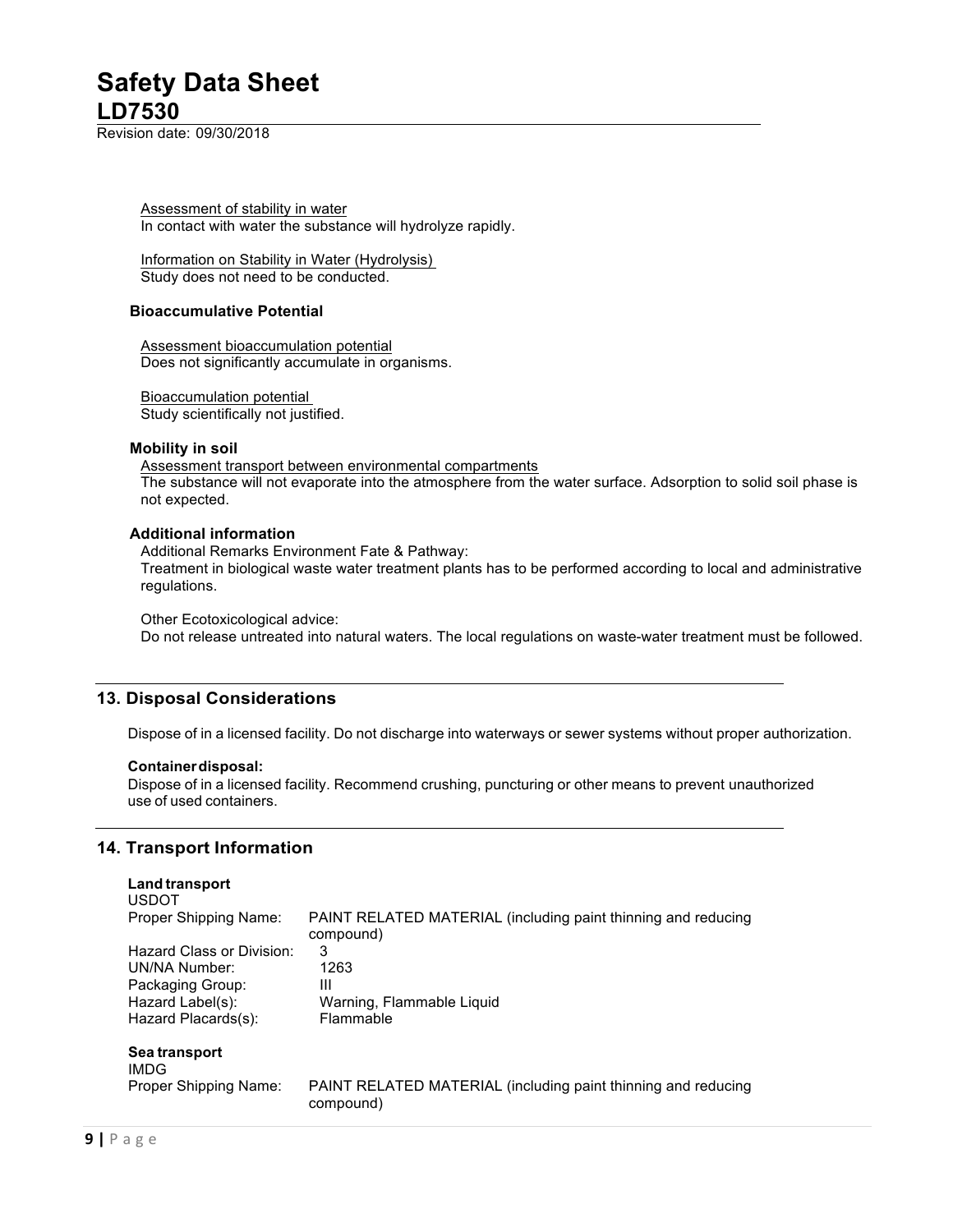Revision date: 09/30/2018

| Hazard Class or Division:<br>UN/NA Number:<br>Packaging Group:<br>Hazard Label(s):<br>Hazard Placards(s): | 3<br>1263<br>Ш<br>Warning, Flammable Liguid<br>Flammable                   |
|-----------------------------------------------------------------------------------------------------------|----------------------------------------------------------------------------|
| Air transport<br><b>IATA/ICAO</b>                                                                         |                                                                            |
| Proper Shipping Name:                                                                                     | PAINT RELATED MATERIAL (including paint thinning and reducing<br>compound) |
| Hazard Class or Division:                                                                                 | 3                                                                          |
| UN/NA Number:<br>Packaging Group:                                                                         | 1263<br>Ш                                                                  |
| Hazard Label(s):                                                                                          | Warning, Flammable Liquid                                                  |
| Hazard Placards(s):                                                                                       | Flammable                                                                  |

# **15. Regulatory Information**

## **Federal Regulations:**

Chemical: TSCA, US - Released/Listed

| <b>Regulation</b> | <b>CAS Number</b> | <b>Chemical Name</b>            |
|-------------------|-------------------|---------------------------------|
| MA, NJ            | 822-06-0          | 1, 6-hexamethylene diisocyanate |
| <b>EPCRA</b>      | 75-56-9           | Propylene oxide                 |
| CERCLA RO         | 75-56-9           | Propylene oxide                 |

CA Prop 65: THIS PRODUCT CONTAINS A CHEMICAL(S) KNOWN TO THE STATE OF CALIFORNIA TO CAUSE CANCER

# **16. Other Information**

NFPA Hazard Codes:

| Health     | ٠<br>٠ | 2 |
|------------|--------|---|
| Fire       | ٠<br>٠ | 3 |
| Reactivity | ٠<br>٠ |   |
| Special    | ٠      | O |

### **SDS Prepared by:**

Life Paint Company

The information contained herein is believed to be accurate. It is provided independently of any sale of the product for purpose of hazard communication as part of Life Paint Company Product Safety Program. It is not intended to constitute performance information concerning the product. No express warranty, or implied warranty of merchantability or fitness for a particular purpose is made with respect to the product or the information obtained herein. Data sheets are available for all Life Paint Company products. You are urged to obtain data sheets for all Life Paint Company products you buy, process, use or distribute and you are encouraged and requested to advise those who may come in contact with such products of the information contained therein.